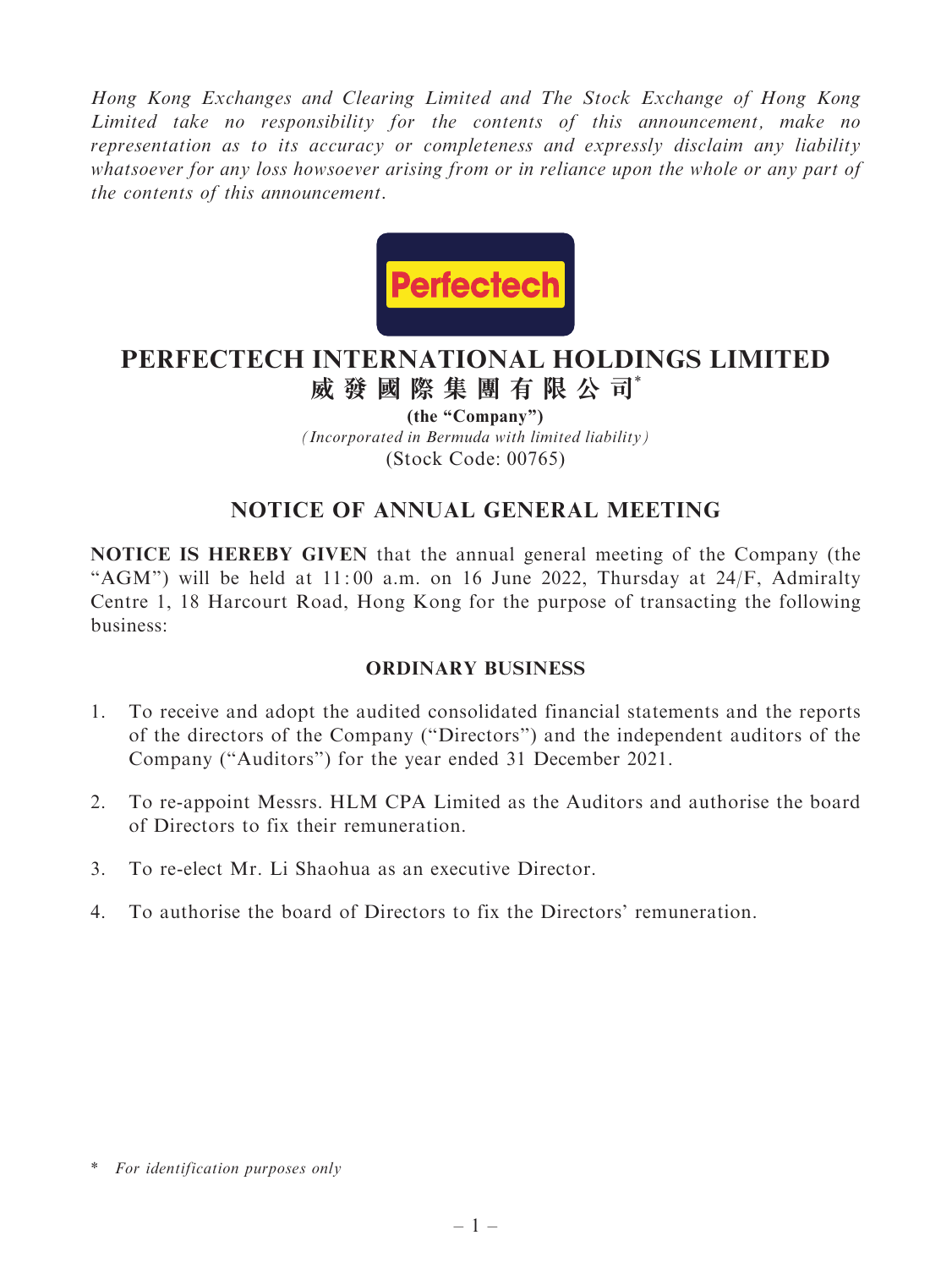#### SPECIAL BUSINESS

To consider and, if thought fit, to pass the following resolutions (with or without modification) as ordinary resolutions:

## 5. ''THAT

- (a) a general mandate be and is hereby unconditionally given to the Directors to exercise during the Relevant Period (as hereinafter defined) all the powers of the Company to allot, issue and deal with unissued shares in the Company (''Shares'') or securities convertible into Shares or options, warrants or similar rights to subscribe for any Shares or such convertible securities and to make or grant offers, agreements or options which would or might require the exercise of such powers either during or after the Relevant Period, in addition to any Shares which may be issued from time to time (a) on a Rights Issue (as hereinafter defined) or (b) upon the exercise of any options under any option scheme or similar arrangement for the time being adopted for the grant or issue of Shares or rights to acquire Shares or (c) upon the exercise of rights of subscription or conversion attaching to any warrants or convertible bonds issued by the Company or any securities which are convertible into Shares the issue of which warrants and other securities has previously been approved by shareholders of the Company or (d) as any scrip dividend or similar arrangements pursuant to the bye-laws of the Company, not exceeding twenty per cent of the number of issued shares of the Company as at the date of this resolution (subject to adjustment in case of any Share consolidation or subdivision after the mandate has been approved, provided that the maximum number of securities that may be issued and allotted as a percentage of the total number of issued Shares at the date immediately before and after such consolidation or subdivision shall be the same); and
- (b) for the purpose of this resolution, ''Relevant Period'' means the period from the passing of this resolution until whichever is the earliest of:
	- i. the conclusion of the next annual general meeting of the Company;
	- ii. the expiration of the period within which the next annual general meeting of the Company is required by law or the bye-laws of the Company to be held; and
	- iii. the revocation or variation of the authority given under this resolution by an ordinary resolution of the shareholders of the Company in a general meeting;

and ''Rights Issue'' means an offer of Shares open for a period fixed by the Directors to holders of Shares on the register of members of the Company on a fixed record date in proportion to their then holdings of such Shares (subject to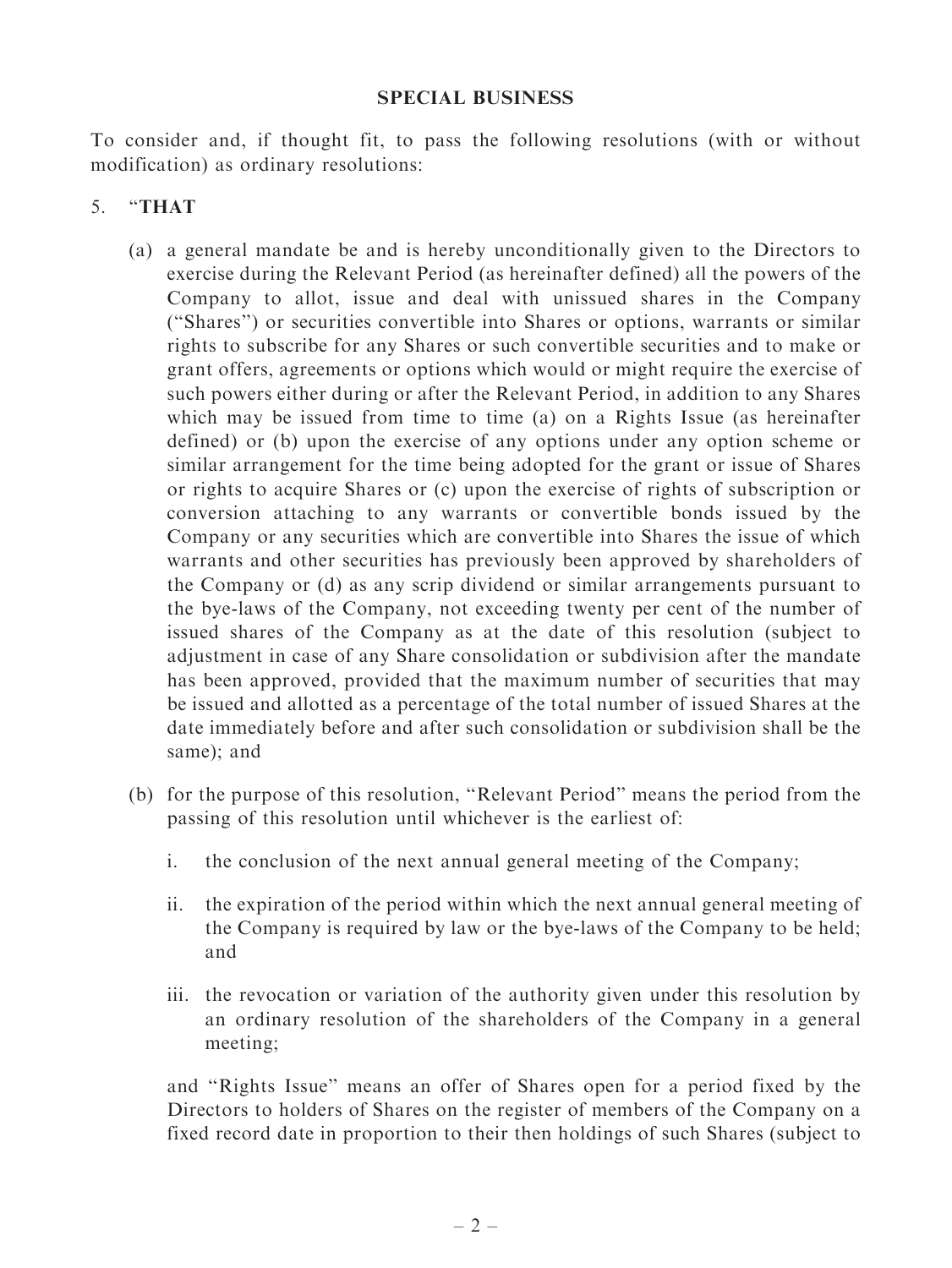such exclusions or other arrangements as the Directors may deem necessary or expedient in relation to fractions entitlements or having regard to any restrictions or obligations under the laws of any relevant jurisdiction, or of the requirements of any recognized regulatory body or any stock exchange applicable to the Company).''

- 6. ''THAT there be granted to the Directors an unconditional general mandate to repurchase Shares on market through The Stock Exchange of Hong Kong Limited or on another recognised stock exchange and that the exercise by the Directors of all powers of the Company to purchase Shares subject to and in accordance with all applicable laws, be and is hereby generally and unconditionally approved, subject to the following conditions:
	- (a) such mandate shall not extend beyond the Relevant Period;
	- (b) such mandate shall authorize the Directors to procure the Company to repurchase Shares on market through The Stock Exchange of Hong Kong Limited or on another recognised stock exchange at such price as the Directors may at their discretion determine;
	- (c) the Shares to be repurchased by the Company pursuant to this resolution during the Relevant Period shall be no more than ten per cent of the Shares in issue at the date of passing this resolution (subject to adjustment in case of any Share consolidation or subdivision after the mandate has been approved, provided that the maximum number of securities that may be repurchased as a percentage of the total number of issued Shares at the date immediately before and after such consolidation or subdivision shall be the same); and
	- (d) for the purpose of this resolution, ''Relevant Period'' means the period from the passing of this resolution until whichever is the earliest of:
		- i. the conclusion of the next annual general meeting of the Company;
		- ii. the expiration of the period within which the next annual general meeting of the Company is required by law or the bye-laws of the Company to be held; and
		- iii. the revocation or variation of the authority given under this resolution by an ordinary resolution of the shareholders of the Company in a general meeting.''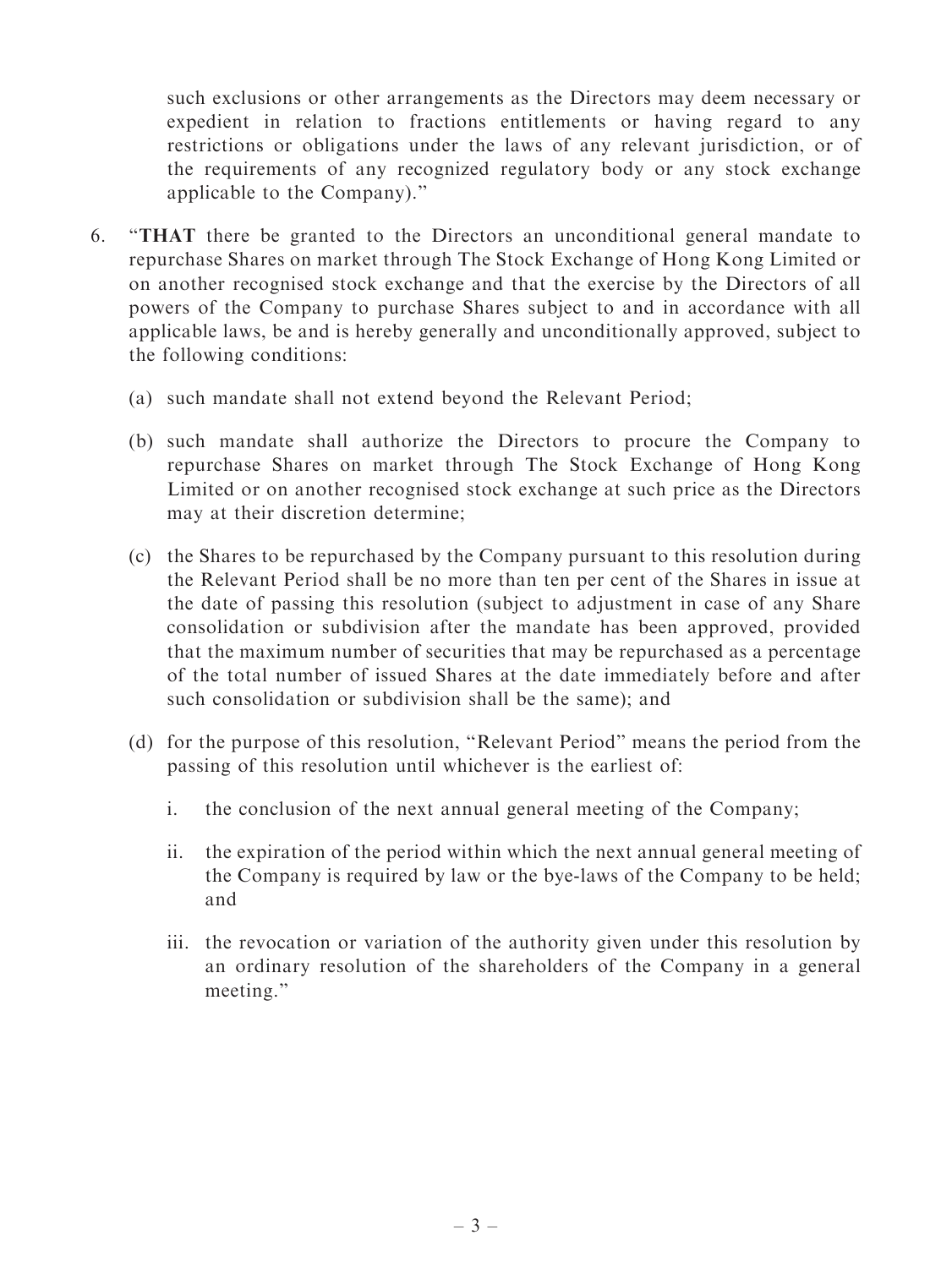7. ''THAT, subject to the availability of unissued share capital and conditional upon the resolutions nos. 5 and 6 above being passed, the number of Shares which are repurchased by the Company pursuant to and in accordance with resolution no. 6 above shall be added to the number of Shares that may be allotted or agreed conditionally or unconditionally to be allotted by the Directors pursuant to and in accordance with resolution no. 5 above.''

> By order of the Board Li Shaohua Executive Director

#### Hong Kong, 17 May 2022

Notes:

- 1. A member of the Company who is a holder of two or more Shares, and who is entitled to attend and vote at the AGM is entitled to appoint more than one proxy or a duly authorized corporate representative to attend and vote in his stead. A proxy need not be a member of the Company. Completion and return of the form of proxy will not preclude a member of the Company from attending and voting in person at the AGM and any adjournment thereof should he so wish. In such event, his form of proxy will be deemed to have been revoked.
- 2. A form of proxy for the AGM is enclosed with the Company's circular dated 17 May 2022. In order to be valid, the form of proxy duly completed and signed in accordance with the instructions printed thereon together with a valid power of attorney or other authority, if any, under which it is signed, or a notarially certified copy of such power or authority, must be deposited at the Company's branch share registrar in Hong Kong, Tricor Standard Limited, at Level 54, Hopewell Centre, 183 Queen's Road East, Hong Kong not less than 48 hours before the time appointed for holding the AGM or any adjournment thereof.
- 3. The Hong Kong branch register of members of the Company will be closed from 9 June 2022, Thursday to 16 June 2022, Thursday (both dates inclusive), for the purposes of determining the entitlements of the members of the Company to attend and vote at the AGM. No transfers of Shares may be registered during the said period. The record date for determining the entitlements of the shareholders of the Company to attend and vote at the AGM is 16 June 2022, Thursday. In order to qualify for the aforesaid entitlements, all transfers accompanied by the relevant share certificates must be lodged with the Company's branch share registrar in Hong Kong, Tricor Standard Limited, at Level 54, Hopewell Centre, 183 Queen's Road East, Hong Kong no later than 4: 30 p.m. on 8 June 2022, Wednesday.
- 4. Where there are joint registered holders of any Share, any one of such persons may vote at any meeting, either personally by proxy, in respect of such Share as if he were solely entitled thereto; but if more than one of such joint holders be present at any meeting personally or by proxy, that one of the said persons so present being the most or, as the case may be, the more senior shall alone be entitled to vote in respect of the relevant joint holding and, for this purpose, seniority shall be determined by reference to the order in which the names of the joint holders, stand on the register in respect of the relevant joint holding.